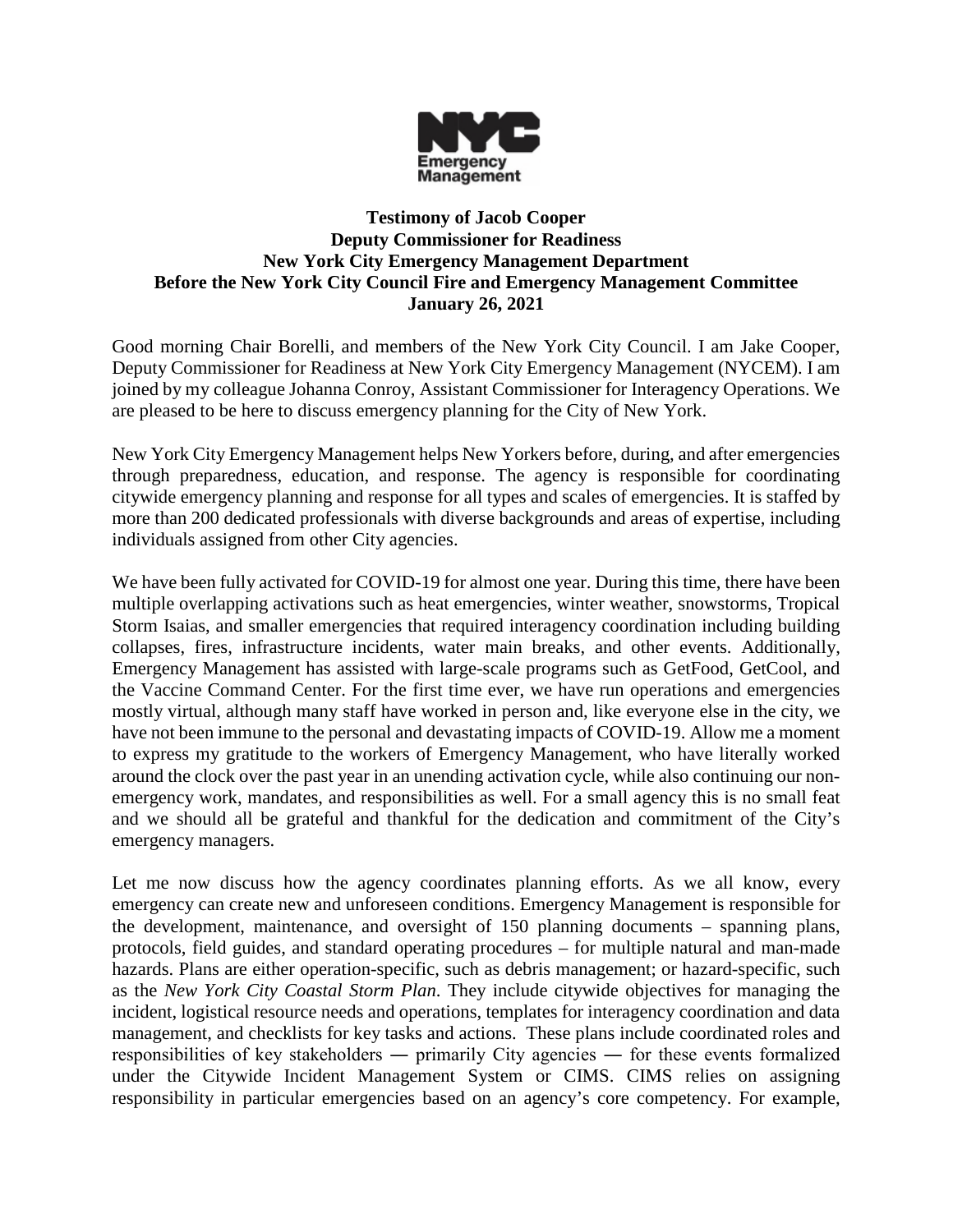NYPD is responsible for law enforcement and investigating terrorism, FDNY is responsible for fire suppression, Sanitation is responsible for snow and garbage removal, and DOHMH is responsible for public health, pandemics, etc. This year the City is updating CIMS in a multiagency and, comprehensive effort.

Emergency Management's planning process is one of collaboration and coordination. We follow a phased approach: initiate, develop, finalize, and distribute and socialize.

- In the initiation phase, we identify planning needs and relevant stakeholders. This can include City agencies, state and federal government partners, private sector partners, and non-profit partners.
- In the development phase, we work closely with relevant City agencies and other stakeholders to create document objectives, scope, and detailed operations. Emergency Management coordinates and conducts many interagency planning meetings to accomplish this work.
- In the finalization phase, we build document components and circulate for review amongst internal and external partners.
- In the distribution and socialization phases, we internally publish the documents and distribute to internal and external stakeholders. Planning documents are not publicized or made public due to the sensitive nature of many tactical operations included within them. Information on locations of staging areas, location of key resources, and specific capabilities of agencies are privileged information and are not beneficial for public consumption.

All of this planning requires testing and training to make plans that are operational, usable, and ready to go. We have a robust training and exercise program to build capacity for implementation. We exercise our plans consistently with all stakeholders. Last year, despite the pandemic, and having to move our EOC activities virtually, Emergency Management held 21 different exercises that tested parts or the entirety of a plan. Planning documents are reviewed yearly, with updates coming at least once every three years. Updates come about for a number of reasons, including threat trends, agency priorities, stakeholder priorities and other factors. Our plans are meant to serve as a guide—a living document, rather than a static one—on how to respond to a particular emergency; given that every emergency is different, plans are designed to be scalable, and have different elements activated or not based on need.

Coupled with trainings and exercises, part of Emergency Management's continuous improvement efforts is the evaluation of emergency responses and activations through a multiagency assessment process called an After-Action Review. This includes fact-finding through post-emergency debrief sessions, surveys, interviews, and document reviews leading to an after-action report with recommendations for improvement; then implementing recommended response improvements.

Emergency planning in New York City incorporates multiple levels of coordination, collaboration, and cooperation; I am happy to discuss further during your questions. Now I will speak briefly about the legislation we are hearing today.

Regarding Introductions 849-2018, 1949-2020, and 1987-2020, we look forward to working with you to satisfy the intent of these bills, and further inform the Council about how we plan for, respond to, and recover from emergencies. We already share information on our plans and multiple plans themselves with the Council based on legislation passed after Hurricane Sandy. As